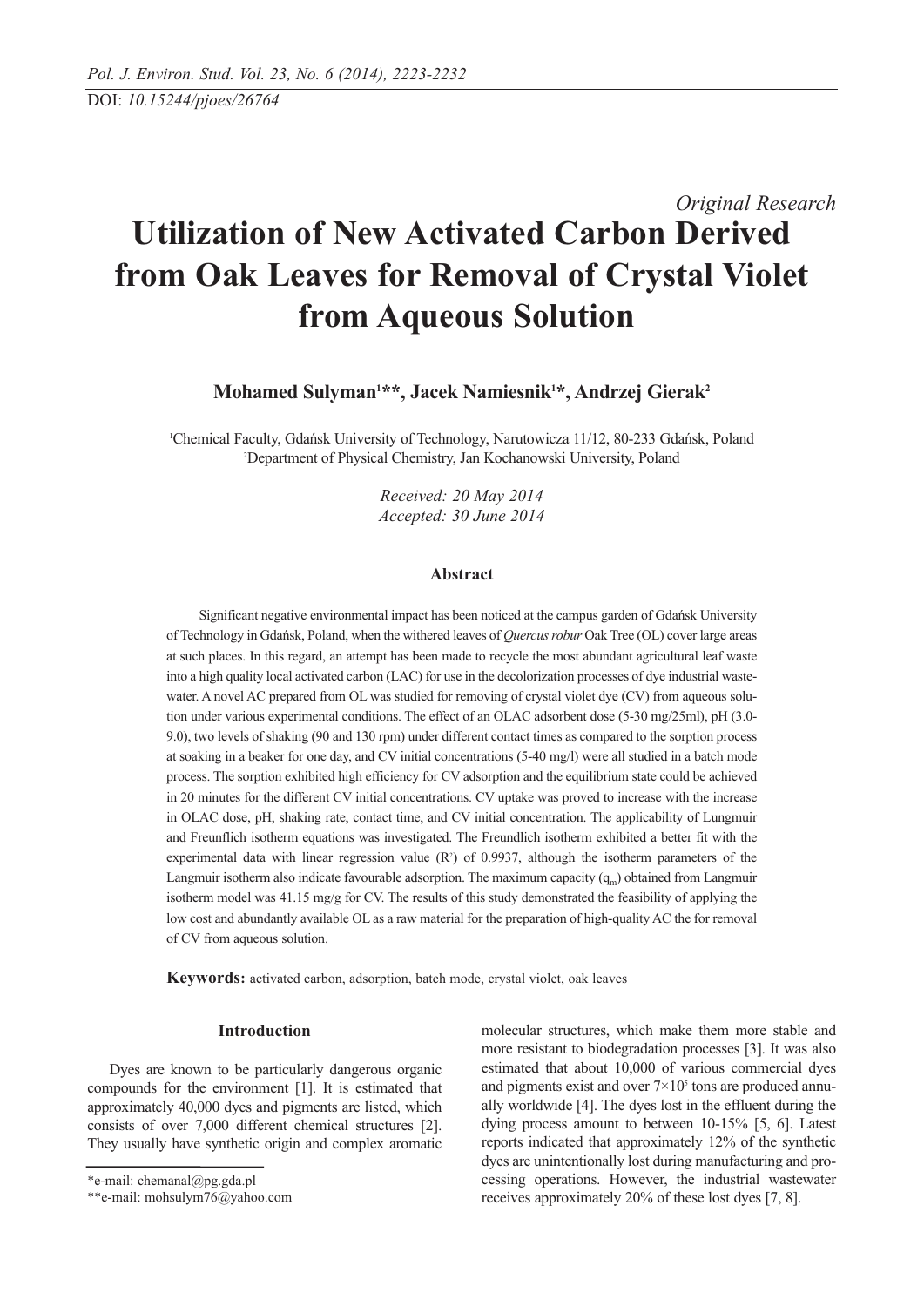Dyes are found in the wastewater streams of industrial processes, including paint manufacture, dying, textiles, papers, and more [9]. Therefore, it is environmentally very important for industries in concern to remove the synthetic dyestuff from the wastewater before discharging it into any natural receptor waters. Various techniques have been employed for the removal of dyes from wastewaters [10- 15]. Among these processes, adsorption currently appears to be the best in order to remove colors from wastewater [16].

Another problem facing the environment is the huge quantities of the withered leaves falling from the trees annually in autumn. The fallen leaves usually create piles in public gardens and national woods and thus pose a great panic to the environment which will definitely have a substantial impact on people's health. They become habitats and breeding sites for insects, rodents, and other creatures, resulting in further environmental damage and health problems to domestic animals and humans. In cities, the cesspits constructed particularly for the discharge of rain water are often blocked by the fallen leaves (Fig. 1). In addition, the piles of leaves also create a potential fire hazard that can damage hundreds of hectares of woods annually, and release gases as well as large plumes of black smoke and other contaminants into the atmosphere. It was reported that in the United States some 30 million tons of leaves are collected and burned every year [17].

In recent years, special attention has been focused on the utilization of natural, abundant, and eco-friendly sor-





Fig. 1. Fallen withered Oak leaves blocking rain water discharge cesspits found at the side of roads (taken by researcher Nov. 2012).

bents to replace conventional and expensive sorbents [18, 19]. AC's represent such an example. They are mostly manufactured and developed by the pyrolysis of carbonaceous materials of plants and agricultural residues (wastes) [20] such as coconut shells [21], walnut shells [22], palm shells [23], date stones [24, 25], almond shells [26], used tea leaves [27], and cotton stalks [28], followed by either physical or chemical activation of chars obtained from them [29].

Dead tree leaves such as *Posidonia oceanic* L. [30], pine needles [31], spent tea leaves [27], and *Acacia nilotica* L. leaves [32] have been proposed and reported as simple and abundant agro-precursors for the study on removal of dyes from aqueous solutions [33]. The use of high-incarbon content plant leaves in manufacturing AC has been suggested to attain a significant positive ecological impact and a simple and cheap method for the adsorption of organics such as dyes from aqueous solutions [33, 34]. The applications of ACs are involved in many fields that can be used as a green adsorbents for separation, purification, decolorization and deodorization, of vegetable oils and fats, water purification and pollution treatment, air and gas purification (cigarette filters, motor vehicles exhaust control), and food and pharmaceutical industries [35-37]. Also at some scientific laboratories such as biological, medical, pharmaceutical, and chemical laboratories at universities when dyes were involved in research [27].

Unpleasant ecological impacts have been experienced at public gardens and woods of Gdańsk city in Poland in winter and autumn seasons when leaves of most abundant and widely planted *Quercus robur* oak trees are withered and fall in vast quantities. In this work, an attempt will be made to recycle a certain quantity of oak tree leaf waste into a high-quality and eco-friendly local activated carbon produced by chemical activation to adsorb CV dye; it is chosen as a model for basic dyes type.

# **Materials and Methods**

## Preparation of Activated Carbon

Dry *Quercus robur* OL as precursors were gathered during the fall season from the campus gardens of Gdańsk University of Technology in Poland (Fig. 2), put into plastic bags, and immediately transported to the laboratory. The leaves were washed with boiling water and soap to remove impurities and undesirable materials, washed several times with distilled water, and dried at room temperature for 5 days and in the oven at 100ºC for 24 hours. After drying, leaves were activated by impregnating them with phosphoric acid (65% by weight) at a weight ratio of 1:1 (Leaves:acid). Next, the impregnated leaves of 150 g were packed in  $15\times15$  cm<sup>2</sup> aluminum foil which was then placed inside a furnace. The temperature was raised at heating rate of 10ºC/min from room temperature to 650ºC for 60 min. After cooling, the sample was washed thoroughly using hot distilled water until pH reached 7. Finally, the carbonized leaves were ground manually and passed through a 0.4 mm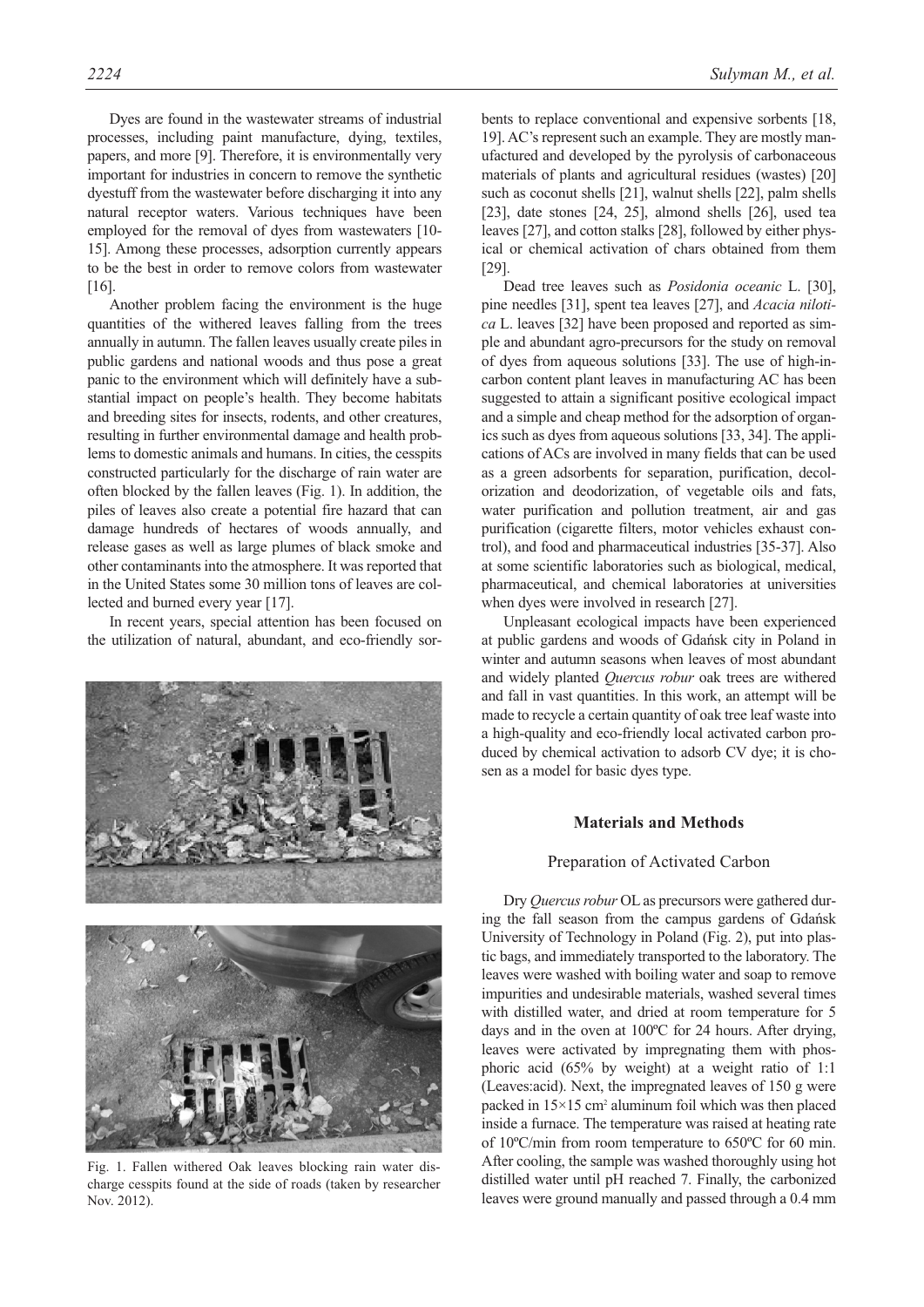

Fig. 2. Step-by-step illustration of AC preparation of withered oak leaves.

sieve plate to produce carbon of uniform size. The yield of OLAC was calculated by formula (1).

$$
Yield = \frac{Weight of final product}{Weight of initial Sample} \times 100
$$
 (1)

# Preparation of CV Dye Solutions

CV is the triphenylmethyl cation  $(C_{22}H_{30}N_3Cl;$  molecular weight 408;  $\lambda_{\text{max}}$  584 nm). It is used in this study as a model molecule for organic pollutants in general and basic dyes in particular, and thus no further purifications were needed. The molecular structure of CV dye is shown in Fig. 3. A stock solution of CV (1000 mg/l) was prepared by dissolving accurately the weighed quantity of the dye in double-distilled water. Experimental dye solutions of the desired concentration were obtained by successive dilutions. All chemicals used throughout this study were of analytical-grade reagents.



Fig. 3. Molecular Structure of Crystal Violet [32].

#### Instrumentation

Unknown concentrations of CV dye were determined by finding the absorbance at the characteristic wavelength using a double beam UV/visible spectrophotometer (Specord 205, UV-Analytikjena, Germany). The pH measurements were carried out using a 740 Inolab WTW model pH meter with a SenTix 20 pH model double electrode. A digital shaker (GFL 3005 model, Germany) was used for all batch mode adsorption experiments. A Tensor 27 Bruker, USA Fourier Transform Infrared Spectroscopy (FT-IR) for the characterization of the OLAC functional groups at the range of 450-4000 cm<sup>-1</sup> before and after batch mode adsorption process for CV dye.

The Brunauer-Emmett-Teller (BET) nitrogen adsorption technique is conducted to evaluate the surface area and pore volume of the non-activated carbon OL, which involved the application of physical adsorption of nitrogen at 77K in a Micromeritics ASAP 2020 apparatus, USA. The content of C, H, N, and O atoms with the non-activated OL was determined by a FLASH 2000 CHNS/O analyzer (Thermo Scientific, USA). Thermo-gravimetric experiments were recorded on a TA instrument SDT Q 500 operating under nitrogen with a flow rate of 100 ml/min through a furnace. Samples weighted about 10 mg, varying heating rates of 10ºC/min, and temperature range of 30- 800ºC. Finally, a scanning electron microscope (Quanta FEG, USA) was used to study the surface of the OLAC at very high magnifications.

## Adsorption Experiment

Batch mode sorption experiments were performed in a shaker at a constant shaking rate of 130 rpm, contact time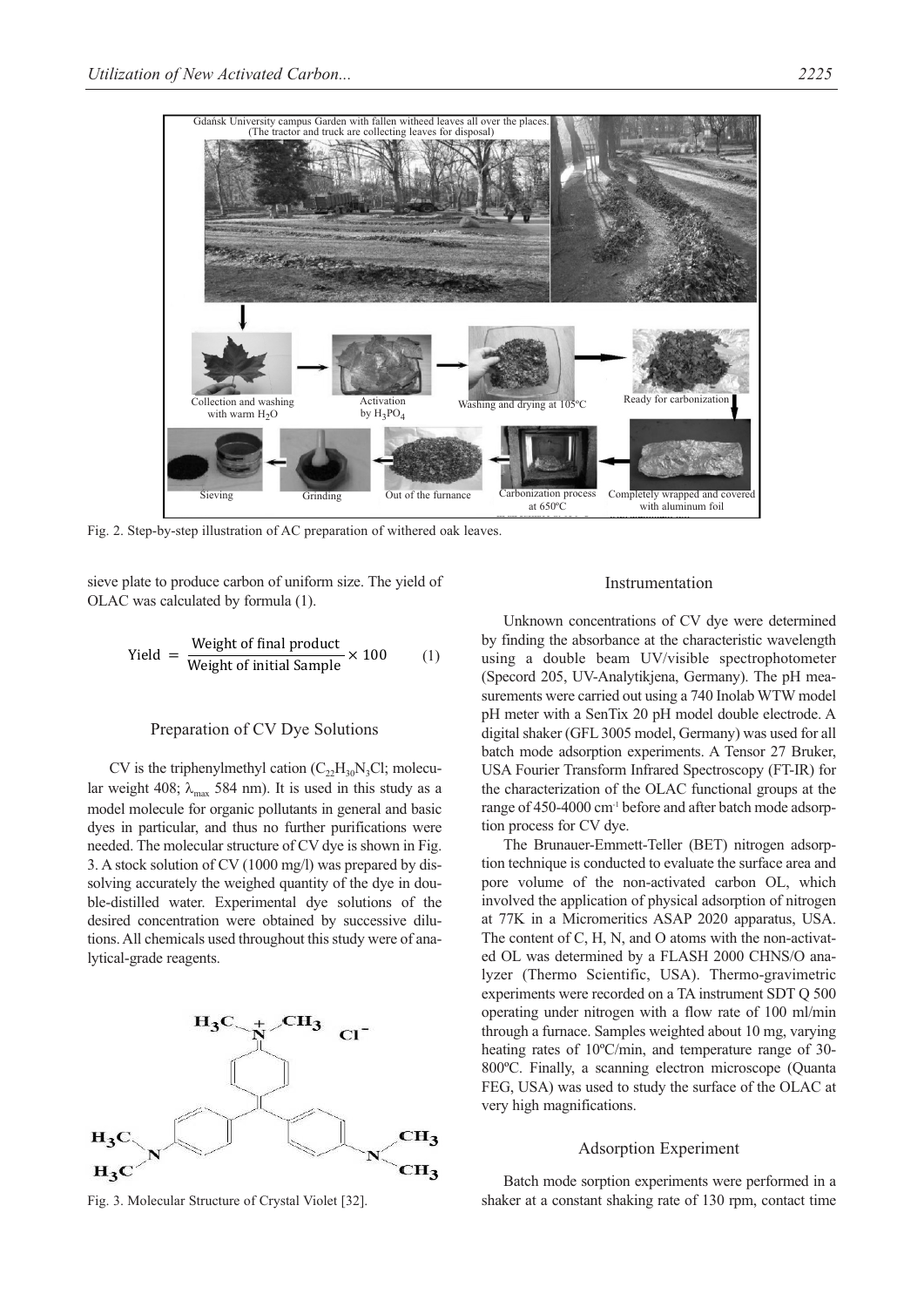of 20 minutes, and room temperature of 25±2ºC for different pH of solutions (3.0-9.0), and using 100 ml Erlenmeyer flasks. All sorption experiments were conducted by mixing different quantities (5-30 mg) of OLAC with CV solutions containing different initial concentrations of (5-40 mg/l).

After termination of the adsorption experiments, the remaining concentration of CV in each sample was determined by UV spectroscopy after filtering the adsorbent with whatman filter paper to make it carbon free. The amount of adsorption at equilibrium  $q_e$  (mg/g) was calculated as follows (2):

$$
q_e = (C_0 - C_e) \times (V/M) \tag{2}
$$

...where  $C_0$  and  $C_e$  (mg/l) are the liquid-phase concentration of dye at initial and final, respectively. *V* (l) is the volume of the solution, and  $M(g)$  is the mass of dry sorbent used.

The percentage sorption  $(\%)$  was calculated using the following equation (3):

$$
\% \text{ sorption} = \{ (C_0 - C_e) / C_0 \} \times 100 \tag{3}
$$

In this study, variations in adsorbent dose, shaking rate at different contact times, initial CV concentrations, and pH and the investigations of their effects were all aimed at by the study.

# Isotherm Studies

Adsorption isotherms correlate the equilibrium adsorption data with different isotherm models; Langmuir and Freundlich isotherms are the most frequently used equations to study the nature of isotherms [38-40]. In fact, the isotherm models describe the relationship between the adsorbate and the adsorbent and how they interact with each other and are critical for optimizing the use of the adsorbent.

The Langmuir isotherm model represents the simplest in all known isotherm models for monolayer adsorption. It is developed by assuming that the force of interaction between the adsorbed molecules is negligible, that a fixed number of accessible sites is available on the adsorbent surface in which these sites are energetically equivalent, and once an adsorbate molecule occupies a site, no further adsorption takes place [38-41]. In other words, the Lungmuir presumes a specific homogenous type of adsorption, i.e., once a molecule of CV takes an active site, no other can take the same site. The linear form of the Langumir model is used as in the following equation (4):

$$
C_{e}/q_{e} = 1/q_{max} b + C_{e}/q_{max}
$$
 (4)

...where  $q_e$  is the solid phase adsorbate (OLAC) concentration at equilibrium (mg/g),  $C_e$  is the equilibrium CV concentration (mg/l),  $q_{max}$  is the maximum adsorption capacity corresponding to complete monolayer adsorption (mg/g), and *b* is the Langmuir isotherm constant. The slope and the intercept of linear plots of  $C_{e}/q_e$  vs.  $C_e$  are used to calculate the constant parameters of  $q_{max}$  (mg/g) and *b*.

In contrast, the Freundlich isotherm model has been widely used for many years to describe experimental adsorption data. The model assumes that adsorption takes

Table 1. CHNO elemental analysis.

| Atom | Content in percentage, $(\%$ ) |  |  |
|------|--------------------------------|--|--|
|      | 47.55                          |  |  |
| Н    | 5.23                           |  |  |
|      | 3.79                           |  |  |
|      | 38.43                          |  |  |

Table 2. Textural characteristics of the produced activated carbon derived by oak leaves (without activation).

| Surface<br>area<br>(BET),<br>$m^2/g$ | Single-point<br>adsorption<br>total volume<br>of pores,<br>$\text{cm}^3/\text{g}$ | <b>BJH</b><br>adsorption<br>average<br>pore diame-<br>ters, nm | <b>BJH</b><br>desorption<br>average<br>pore diame-<br>ters, nm | t-plot<br>micropore<br>volume,<br>$\text{cm}^3/\text{g}$ |
|--------------------------------------|-----------------------------------------------------------------------------------|----------------------------------------------------------------|----------------------------------------------------------------|----------------------------------------------------------|
|                                      | 0.06                                                                              | 0.7                                                            | 4.1                                                            | 0.02                                                     |

Table 3. Compression of surface area of some activated carbons.

| Activated carbon type                               | SBET $(m^2/g)$ | Reference        |
|-----------------------------------------------------|----------------|------------------|
| $AC - Hazel$ nut shell                              | 5              | [43]             |
| $AC - Hazel$ nut shell                              | 10.1           | [44]             |
| $AC - Hazelnut husk$                                | 4.31           | [45]             |
| $AC - Positionia oceanic (L.),$<br>$0\%$ activation | 38.9           | [46]             |
| $AC$ – from Oak leaves,<br>$0\%$ activation         | 4              | Present<br>study |

place on a heterogeneous surface, and can be used for nonideal adsorption [41, 42]. The linear form of Freundlich is expressed as follows (5):

$$
\log q_e = 1/\text{n} \log C_e + \log K_f \tag{5}
$$

...where  $K_f$ , and n are Freundlich constants with "*n*" giving an indication of the facility with which the adsorption process takes place,  $K_f(L/mg)$  is the adsorption capacity of the adsorbent AC.

# **Results and Discussion**

# Adsorbent Characteristics

#### *Physico-Chemical Analysis of the Adsorbent*

The C, H, N, O contents of the non-activated OL are shown in Table 1, while the textural characteristics of OLAC are shown in Table 2.

Table 3 provides surface areas of some other activated carbon obtained from different agricultural by-products/wastes. The results obtained in this research study can be comparable to those values reported in literature.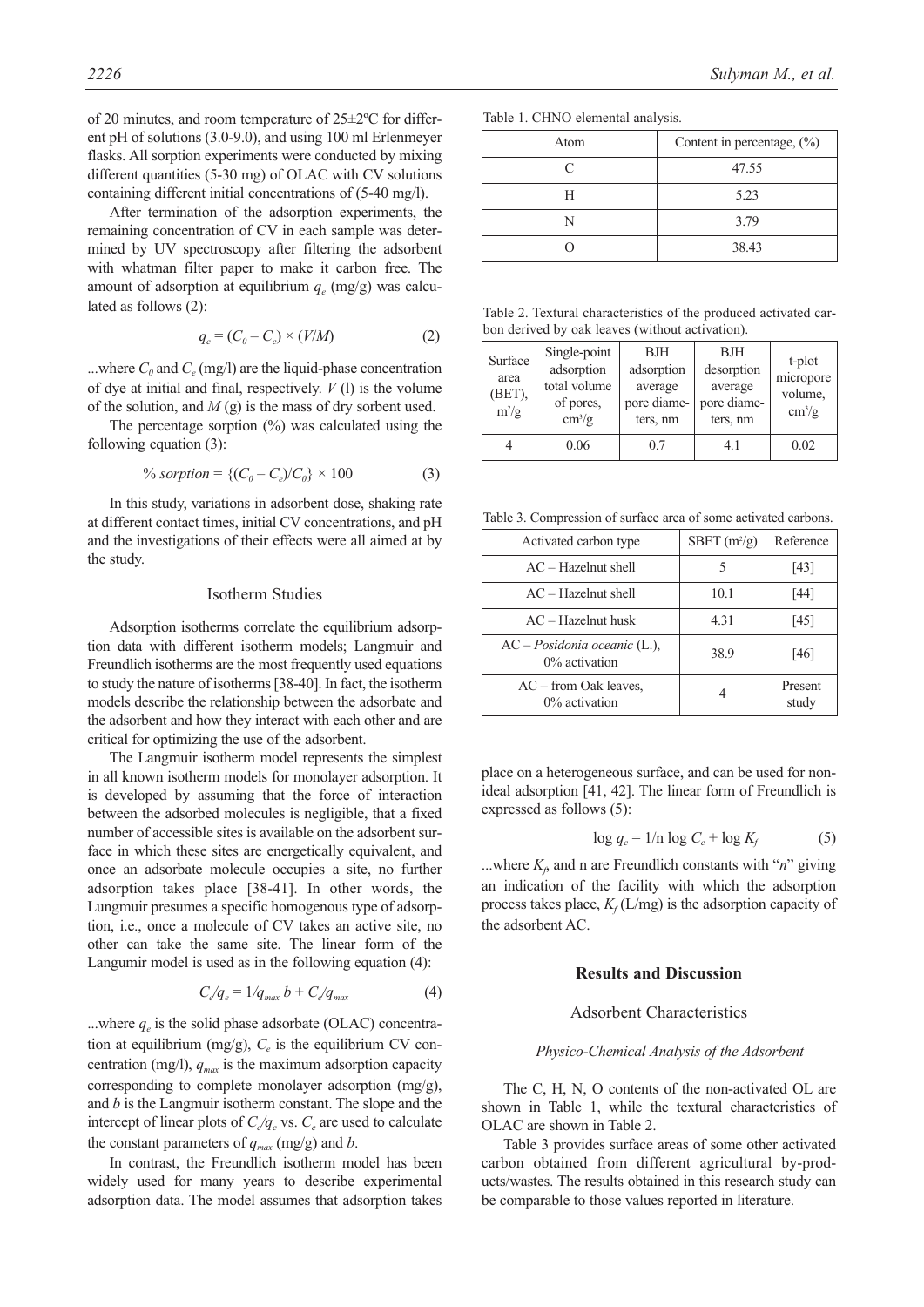

Fig. 4. FTIR spectrum of OLAC adsorbent before (a) and after the batch mode sorption process (b).

#### *FTIR Analysis*

The FTIR spectra can provide valuable information about the chemical composition of the materials. Fig. 4 shows the comparison FTIR spectra of AC obtained from OL before and after batch mode sorption. The ACOL spectrum in Fig. 4 (a) shows a peak at  $1,403.54$  cm<sup>-1</sup>, representing CH<sub>2</sub> deformation [47]. Another important band is observed at  $1.087.50$  cm<sup>-1</sup>, which could be assigned to C-OH stretching vibration deformation [48]. While the OLAC spectrum in Fig. 4 (b) demonstrates the AC after batch mode, sorption shows the presence of a new peak at 1,590.94 and a little shift to almost all aforementioned peaks, in addition to the disappearance of a peak at 713.01 cm (Fig. 4 a). Comparing the two figures, one can conclude that some of these peaks were shifted or disappeared and new peaks were detected. These findings of changes observed in the spectra indicate the possible involvement of those functional groups on the surface of the OLAC in the sorption process.

#### *Thermogravimetric Analysis (TGA)*

Fig. 5 shows the percentage weight loss during TGA for Oak leaves. Two major weight losses took place in this graph. The first range of decomposition happened at approximately 50 to 150ºC, which represents almost 7.0% weight lost. This is most possibly due to the moisture released by the sample during heating. The largest weight loss occurred at temperature range of about 450 to 700ºC due to decomposition of chemically bonded water, cellulose, hemicellulose, and lignin to carbons [49-51]. These types of decompositions probably explain the reason behind the absence of any intensive peaks at the region between 400 cm<sup>-1</sup> to at least 1,700 cm<sup>-1</sup> on the FTIR spectrum (Fig. 4). Further heating above 700ºC reveals a lowering trend of weight loss, indicating the formation of volatile materials like  $CO$ ,  $CO<sub>2</sub>$ , etc. [29, 52].



Fig. 5. TGA experiment at 650ºC, initial weight of adsorbent 10 mg.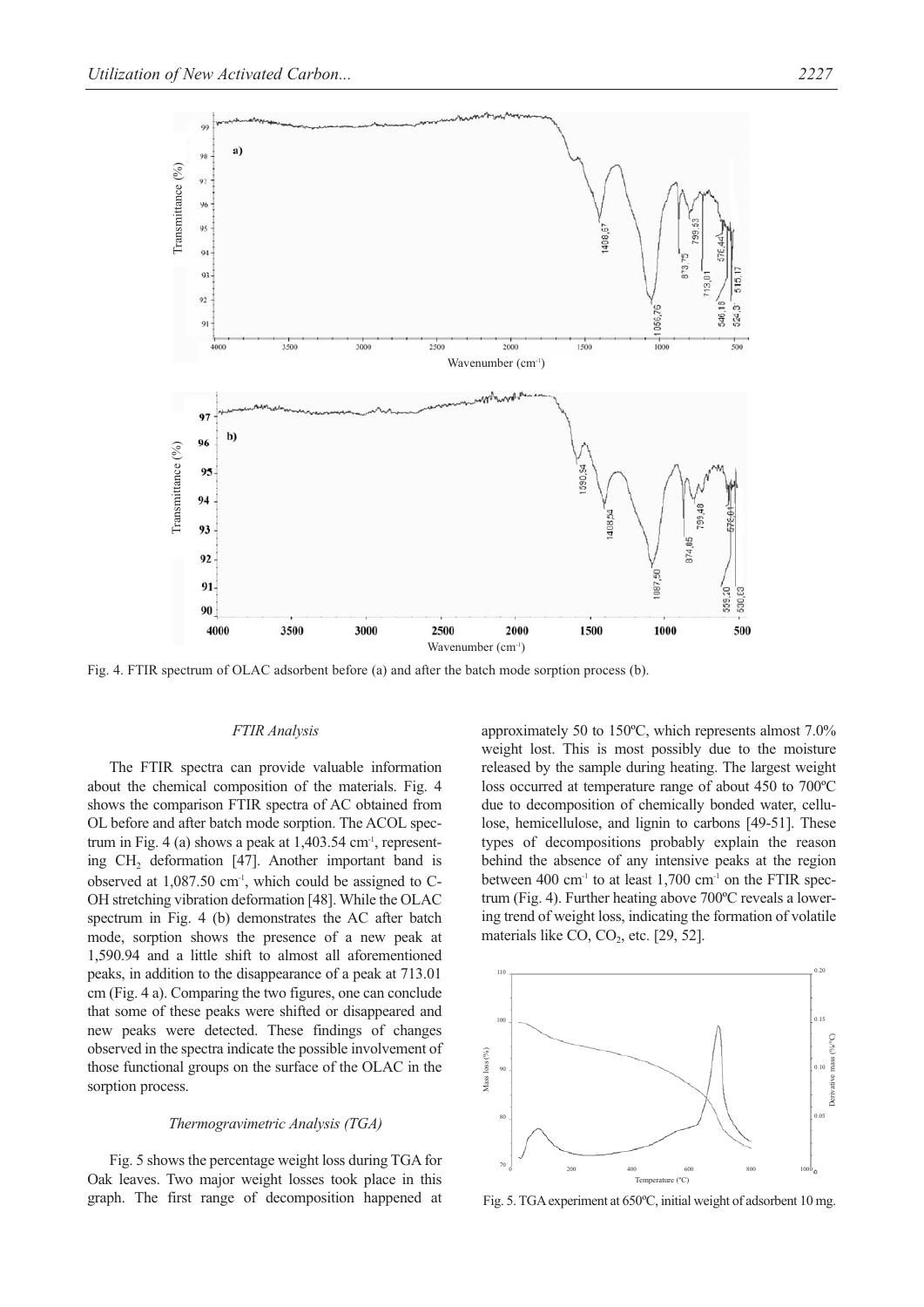



Fig. 6. a) SEM images of the adsorbent obtained at a magnification of 200 times, b) SEM images of adsorbent obtained at a magnification of 1000 times.

## *SEM Analysis*

Scanning electron microscopy (SEM) was used in order to obtain information about the surface area morphology of the activated carbon. The surface texture of the sorbent is shown in (Fig. 6a). It can be seen from the figure that particles are almost irregular in shape. On further magnification, as shown in (Fig. 6b), the surface can be seen to seem to posses a porous texture as is clear in the image obtained with  $1000 \times$  magnification.

## *Effect of Adsorbent Dose*

The effect of adsorbent ACOL dosage on CV dye sorption is shown in Fig. 7. The OLAC adsorbent dose was



Fig. 7. CV adsorption as a function of AC of Oak leaves amounts (25 ml of 40 mg/l of CV, temp. 25ºC and pH 7.0, shaking rate 130 rpm, contact time of 20 min.).



Fig. 8. The effects of pH on the removal of CV basic dye by the **OLAC** 



Fig. 9. The effects of Shaking on the adsorption equilibrium time at two different speeds (90, and 130 rpm).

between 5 and 30 mg for an initial CV concentration of 40 mg/l. The sorption process was carried out at constant pH of 7.0, shaking rate of 130 rpm, contact time of 20 min, and working solution temperature of normal room temperature. The obtained results showed that as the adsorbent ACOL dose is increased from 5 mg to 30 mg, the percentage removal of CV dye increases from 50.25% to 87.8%. The residual CV in the aqueous solution decreased from 40.0 (mg/l) to 4.9 (mg/l). This can be attributed to the increase of the available sorption active sites in OLAC adsorbents with increase in quantity (weight) of OLAC [32, 53-57].

# *Effect of pH*

pH is very effective in protonation of the three amino groups of CV dye molecule. And the number of the positive charges of these three amino groups decreases to none with the increase of pH towards alkalinity. A number of CV dye solutions with initial concentration of 30 mg/l were adjusted to 3.0, 5.0, 7.0, and 9.0. Each solution has been characterized with different color as a result of different charged states. The CV batch mode adsorption was carried out at room temperature of 25ºC, shaking rate of 130 rpm, and contact time of 20 min.

From Fig. 8, it was observed that the uptake capacities  $(q_e)$  of CV increased with the increase of pH up to pH < 7.0.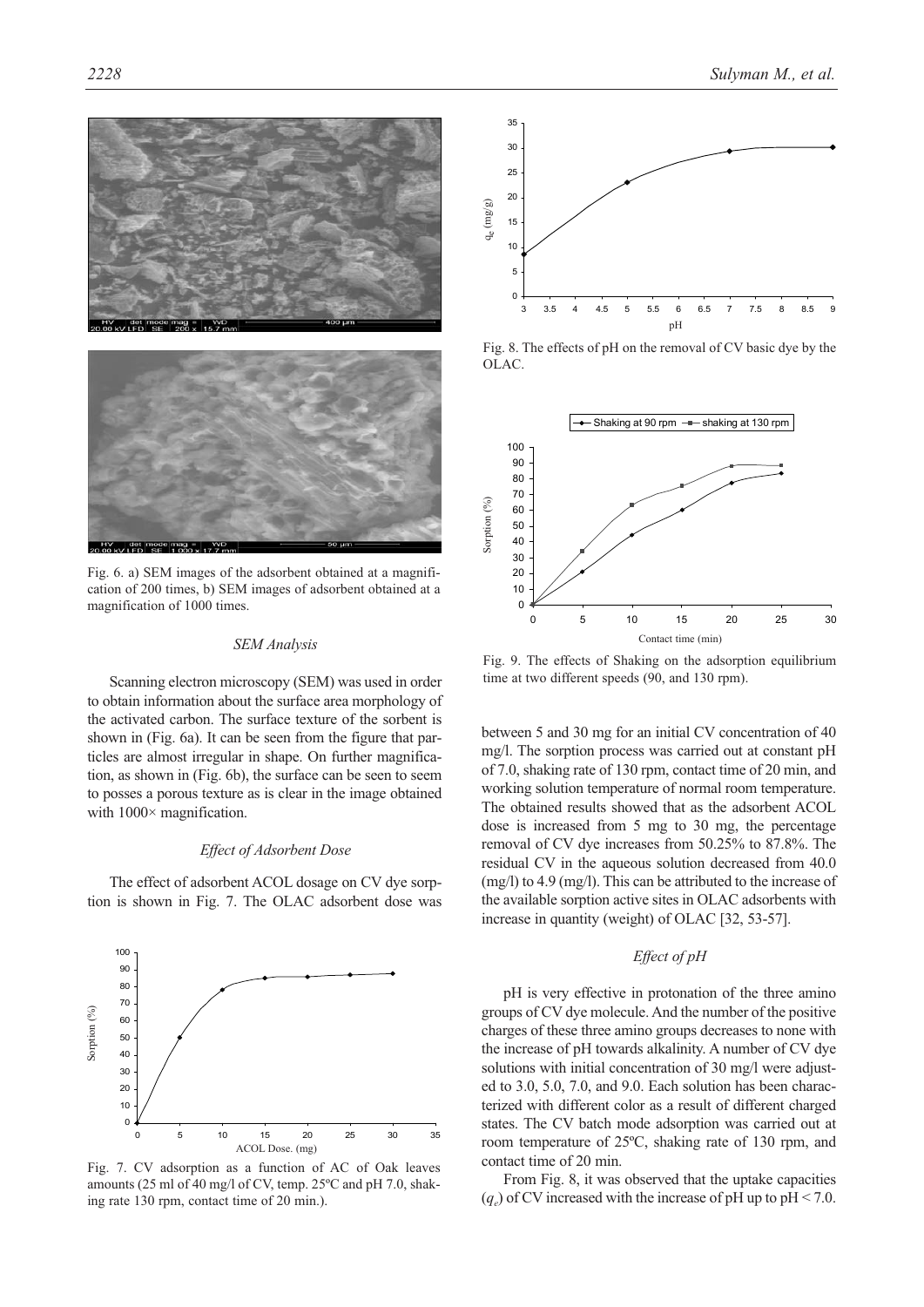

Fig. 10. The effects of contact time on CV adsorption by soaking at room temperature under the following parameters: 25 ml of 30 mg/l of CV, 30 mg of OLAC adsorbent, pH 7.



Fig. 11. Variation of CV adsorption as a function of CV concentrations ○. The effect of CV concentrations on CV adsorption (percentage removal)  $\Box$ .

In other words, the residual CV dye decreased with an increase in pH from 3.0 to  $\leq$  7.0. In contrast, above pH  $>$ 7.0 the CV residual became nearly steady. At low pH (3.0 and 5.0) the protonation of the negatively binding active sites was enhanced by the high increase in proton  $(H<sup>+</sup>)$  and

thus the number of free active sites became lower for the CV molecules uptake. In contrast, when the pH was higher (> 7.0) the free active sites of OLAC gradually became deprotonated (i.e negatively charged) and the electrostatic process of attraction of the cationic CV dye molecules became enhanced [32-34, 36, 37].

## *Effect of Shaking and Contact Time*

The batch mode adsorption of CV dye (30 mg/l) by the ACOL adsorbent (30 mg dose) has taken place by shaking the tested solutions (pH 7) at two different speeds (90, and 130 rpm) and another time by soaking the OLAC at room temperature.

Figs. 9 and 10 demonstrate the results obtained in this part of work, and show that the uptake rate of CV dye occurred in both cases. However, the uptake by sorption process was much higher by shaking at the two levels (90 and 130 rpm) (Fig. 9) and less in contact time than soaking for one day (Fig. 10). Equilibrium time is an important element to study when considering an economical wastewater treatment application [58]. The equilibrium has occurred by shaking at 130 rpm during contact time of 20 min, leading to sorption percentage of 87.8%, which can be obviously seen as shorter in contact time than the batch process conducted at 90 rpm. A similar result was obtained by the adsorption of a basic dye by Citrullus Lanatus Rind [41]. In contrast, the batch mode sorption took 2 days by soaking at room temperature, leading to a sorption percentage of 81.4. This was attributed to the fact that increasing the rate of shaking leads to an increase in transport material rate toward the adsorbent, as stated by Rammel et al. [55]. In addition, Cengiz [59] and Awala and his colleague [60] also obtained almost similar results by the adsorption of methyl violet onto dead leaves of Poisdonia Oceanica and by the adsorption of methylene blue MB onto feldspar, respectively.

## *Effect of CV Initial Concentrations*

The initial concentration provides an important driving force to overcome all mass transfer resistance of CV



Fig. 12. Langmuir plot for CV sorption (a) and Frendlich plot for CV sorption onto ACOLadsorbent (b).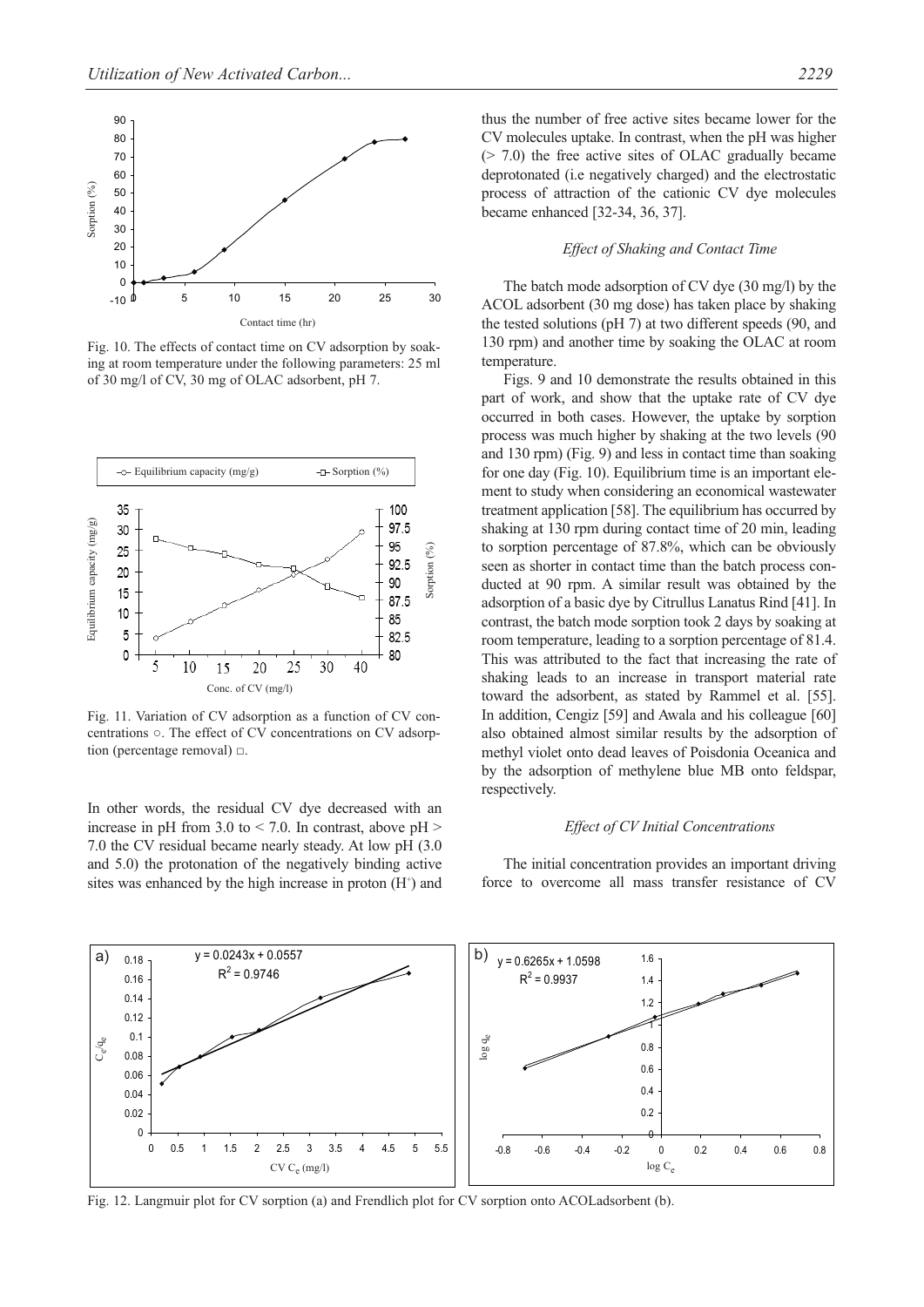| Lungmuir model   |            | Freundlich model |             |      |        |
|------------------|------------|------------------|-------------|------|--------|
| $q_{max}$ (mg/g) | $b$ (l/mg) | D2               | $K_f$ (l/g) |      |        |
| 41.15            | 0.436      | 0.9746           | 2.89        | 1.60 | 0.9937 |

Table 4. Langmuir and Freundlich model parameters related to the adsorption isotherm of CV onto ACOL.

between the aqueous and solid phases [53, 56]. The initial CV dye concentration of 5, 10, 15, 20, 25, 30, and 40 mg/l were used at room temperature, an adsorption pH of 7.0, constant contact time of 20 min and shaking rate of 130 rpm and in conjunction with ACOL adsorbent dose of 30 (mg/25 ml).

The effect of initial CV concentration on the adsorption is shown in Fig. 11. It can be seen from the figure that with the increase in CV concentrations, the percentage removal of CV decreases. As seen in the figure, while the initial CV concentration increased from 5 to 40 mg/l, the percentage CV removal by AC decreased from 95.9% to 87.84%. But the amount of CV ions adsorbed per unit mass of adsorbent increased with the increase of the initial CV concentrations [56]. For OLAC, the equilibrium adsorption capacity increased from 4 mg/g to 29.3 mg/g. This can be attributed to the effective pore diffusitivity decrease with increasing initial adsorbent concentration [61, 62] and to a more efficient utilization of the sorptive capacities of the sorbent due to greater driving force overcoming all mass transfer resistance of the CV between the aqueous and the solid phases (by a higher concentration gradient pressure), as referred to in literature [32, 41, 63, 64].

## *The Isotherm Analysis*

The linearized Langmuir and Freundlich isotherms of CV obtained are shown in Fig. 12, and the slopes and the intercepts of these linear plots were used to calculate the constant parameters in both equations of Langmuir and Freundlich isotherms [31, 41, 57]. Considering the values of linear regression coefficients  $(R^2)$ , the freundlich isotherm model with  $(R^2)$  of 0.9937 is assumed to be more suitably fitted to the sorption data in the studied CV concentration range compared with Langmuir isotherm model  $(R<sup>2</sup>=0.9746)$ , although the isotherm parameters of the Langmuir isotherm is also indicating favourable sorptions.

Table 3 shows the calculated constants from the obtained results of Langmuir and Freundlich isotherm equations. Fig. 12 shows that in a plot between  $C/q_e$  and  $C_e$ , the Langmuir constants  $q_m$  representing the maximum capacity, is found to be 41.15 mg/g while b is 0.436 l/mg. Similarly, and from the plot between log qe and log  $C_e$  of a Freundlich isotherm model, the constants  $K_f$  and  $n$  are used to represent the adsorption capacity and the adsorption intensity, respectively. It is well known that the closer the *n* value to zero, the more heterogeneous the system becomes [41, 65]. From Table 4, the calculated n value is found to be 1.60, indicating that the system is heterogeneous, making it more suitable for a Freundlich isotherm.

# **Conclusion**

The results of this study show that AC obtained from the withered leaves of *Quercus robur* Oak Trees (38%) yield, can be successfully used as a low cost and eco-friendly adsorbent for the removal of CV from aqueous solution. The adsorption process was influenced by a number of factors such as OLAC adsorbent dose, pH, shaking rate, contact time, and the initial CV concentration. The highest CV removal was obtained at pH 7.0. The removal efficiency increased with increase in OLAC dose, contact time, and CV initial concentration. The adsorption parameters for the Languimer and Freunlich isotherms were determined and the equilibrium data were best described by the Freundlich isotherm model. The application of these largely abundant OLs in production of such ACs on a large scale will definitely be useful in solving other environmental problems concerning the campus garden of Gdańsk University of Technology and elsewhere. Thus, from an environmental point of view, the benefit of recycling oak leaves in order to obtain activated carbon not only may help the agricultural residue waste disposal problem, but also can be utilized in the treatment of wastewater.

## **References**

- 1. ALENI S.J., KOUMANOVA B. Decolourization of Water/Wastewater Using Adsorption, (Review). J. Univ. Chem. Technol. Metalluragy **40**, 175, **2005**.
- 2. CHKRABARTI T., SUBRAHMANYAN O.V.R., SUN-DARESAN B.B. Biodegradation of Recalcitrant Industrial Wastes, in: Bio-treatment System, Vol **II**, CRC Press, Inc., Boca Raton, Fl, **1988**.
- 3. SAYAN E. Optimization and Modeling of De-colorization and COD Reduction of Reactive Dye Solutions by Ultrasound-Assisted Adsorption. Chem. Eng. J., **119**, 175, **2006**.
- 4. GRAG V.K., KUMAR R., GUPTA R. Removal of Malachite Green Dye from Aqueous Solution by Adsorption Using Agro-industries Waste: a Case Study of Phosppis cineraria. Dyes Pigments, **62**, 1, **2004**.
- 5. YOUNG Y., JAIN Y.U. Ligninase-Catalyzed Decolorization. Water Res. **31**, 1187, **1997**.
- 6. LIAN L., GUO L., GUO G. Adsorption of Gongo Red from Aqueous Solution onto Ca-Bentonite. J. Hazard. Mater. **161**, 126, **2009**.
- 7. HEMA M., ARIVOLI S. Comparative Study on the Adsorption Kinetics and Thermodynamics of Dyes onto Acid Activated Low Cost Carbon. J. Phys. Sci., **2**, 10, **2007**.
- 8. ESSAWY A.A., EL-HAG ALI A., ABDEL-MOTALEB M.S.A. Application of Novel Copolymer-TiO<sub>2</sub> Membrane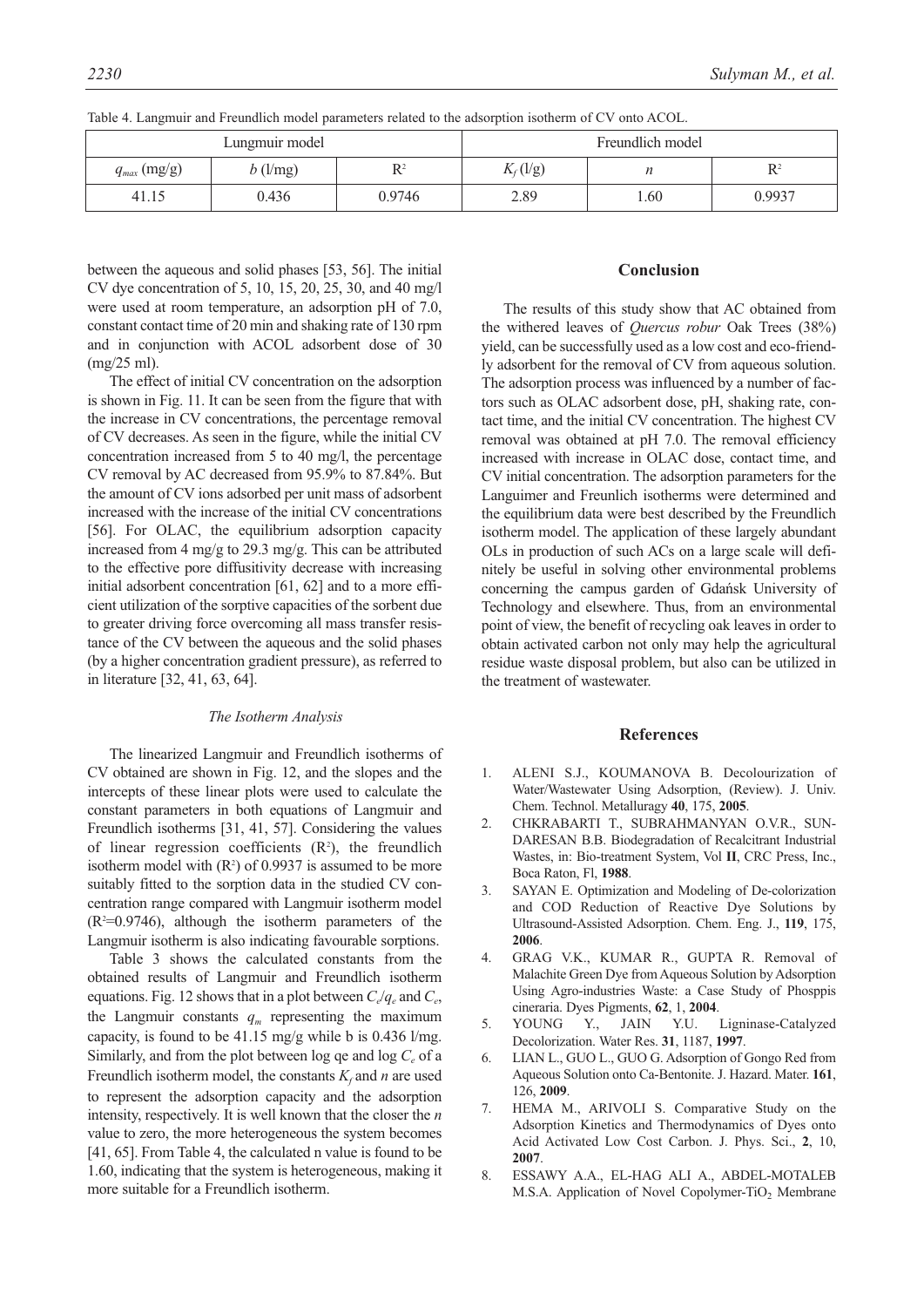for Some Textile Dyes Adsorptive Removal from Aqueous Solution and Photocatalytic Decolorixation. J. Hazard. Mater. **157**, 547, **2008**.

- 9. HASHEM A., AKASHA R.A., GHITH A., HUSSIEN D.A. Adsorbent Based on Agricultural Wastes for Heavy Metal and Dye Removal: a Review. Energy Educ. Sci. Technol. **19**, 69, **2007**.
- 10. KAVITHA D., NAMSIVAYAM C. Recycling Coir Pith, an Agricultural Solid Waste, for the Removal of Prcion Orange from Wastewater. Dyes Pigments, **74**, 237, **2007**.
- 11. KHATTRI S.D., SINGH M.K. Colour Removal from Synthetic Dye Wastewater Using a Bioadsorbent. Water Air Soil Poll. **120**, 283, **2000**.
- 12. OLGUN A., ATAR N. Equilibrium Kinetics Adsorption Study of Basic Yellow 28 and Basic Red [46] by a Boron Industry Waste. J. Hazard. Mater. **161**, 148, **2009**.
- 13. NANDI B.K., GOSWAMI A., PURKAIT M.K. Adsorption Characteristics of Brilliant Green Dye on Kaolin. J. Hazard Mater. **161**, 387, **2009**.
- 14. EL-NEMR A., ABDEL-WAHAB O., EL-SIKAILY A., KALTED A. Removal of Direct Blue-86 from Aqueous Solution by New Activated Carbon Developed from Orange Peel. J. Hazard Mater. **161**, 387, **2009**.
- 15. HAMEED B.H. Spent Tea Leaves: A New Non-Conventional and Low Cost Adsorbent for removal of Basic Dye from Aqueous Solutions. J. Hazard Mater. **161**, 753, **2009**.
- 16. SENTHILKUMAR S.P., KALAAMANI K.P., PORKODI P.R. VARADARAJAN C.V. SUBBURAAM. Adsorption of Dissolved Reactive Red Dye from phase onto Activated Carbon Prepared from Agricultural Waste. Bioresource Technol., **971**, 1618, **2006**.
- 17. CAMPANELLA A., WOOL R. P., BAH M., FITA S., ABUOBAID A. Composites from Northern Red Oak (*Quercus robur*) Leaves and Plant Oil-Based Resins, J. Appl. Polym. Sci. DOI:10.1002/app.36663, **2012**.
- 18. BABEL S., KURNIAWAN T.A. Low-Cost Adsorbents for Heavy Metals Uptake from Contaminated Water: a Review. J. Hazard. Mater. **97**, 219, **2003**.
- 19. BAILEY S.E., OLIN T.I., BRICKA M., ADRIAN D. A review of Potentionally Low-Cost Sorbent for Heavy Metals. Water Res. **33**, 2469, **1999**.
- 20. Activated carbon Wikipedia, the free encyclopedia.mht
- 21. TSAI W.T., LEE M.K., CHANG Y.M. Fast Pyrolysis of Rice Straw Sugarcane Bagasse and Coconut Shell in an Inductionheating Reactor. J. Anal. Appl. Pyrolysis **76**, 230, **2006**.
- 22. MARTINEZ M.L., TORRES M., GUZMAN C.A., MAESTRI D.M. Preparation and Characteristics of Activated Carbon from Olive Stones and Walnut Shells Ind. Crops Prod. **23**, 23, **2006**.
- 23. LIM W.C., SRINIVASAKANNAN C., BALASUBRA-MANIAN N. Activation of Palm Shells by  $H_3PO_4$ Impregnation for High Yielding Activated Carbon. J. Anal. Appl. Pyrol., **88**, 181, **2006**.
- 24. HAIMOUR N.M., EMEISH S. Utilization of Date Stones for Production of Activated Carbon Using Phosphoric Acid. Waste Manage. **26**, 651, **2006**.
- 25. ABUDAIA J. A., SULYMAN M. O., EL-EZABY K. Y., BEN-ALI S. M. Adsorption of Pb(II) and Cu(II) from Aqueous Solution onto Activated Carbon Prepared from Date Stones. International Journal of Environmental Science and Development, **4**, (2), **2013**.
- 26. PRAGYA P., SRIPAL S., MAHESHKUMAR Y. Preparation and Study of Proerties of Activated Carbon Produced from Agricultural and Industrial Waste Shells. Res. J. Chem. Sci. **3**, (12), 12, **2013**.
- 27. SULYMAN M. Fixed-bed Column Packed with Low-Cost Spent Tea Leaves for the Removal of Crystal Violet from Aqueous Solution.  $5<sup>th</sup>$  International Conference on Environmental Science and Technology, IPCBEE **69**, **2014**.
- 28. PUTUN E., UZUN B.B., PUTUN A.E. Fixed-bed Catalytic Pyrolysis of Cotton-seed Cake: Effects of Pyrolysis Temperature, Natural Zeolite Content and Sweeping Gas Flow Rate. Bioresour. Technol. **97**, (5), 701, **2006**.
- 29. AL-SWAIDAN H. M., ASHFAQ AHMAD. Synthesis and Characterization of Activated Carbon from Saudi Arabian Dates Tree's Fronds Wastes, 3<sup>rd</sup> International Conference on Chemical, Biological and Environmental Engineering, IPCBEE vol. **20**, **2011**.
- 30. CAVAS L., KARABAY Z., ALYURUK H., DOGAN H., DEMIR G.K. Thomas and Artificial Neutral Network Models for the Fixed-Bed Adsorption of Methylene Blue by a Beach Waste *Posidonia oceanic* L. dead leaves. Chem. Eng. J., **171**, 557, **2011**.
- 31. DENIZ, F., KARAMAN S. Removal of Basic Red 46 Dye from Aqueous Solution by Pine Tree Leaves. Chem. Eng. J., **170**, 67, **2011**.
- 32. ASHLY L.P, THIRUMALISAMY S. Adsorption of Hazardous Cationic Dyes from Aqueous Solution onto Acacia nilotica Leaves as an Eco Friendly Adsorbent, Sustain. Environ. Res., **22**, (2), 113, **2012**.
- 33. BHARATHI K. S., RAMESH S. P.T. Fixed-Bed Column Studies on Bio-sorption of Crystal Violet from Aqueous Solution by Citrullus Lanatus and Cyperus Rotundus. Applied Water Science, DOI 10. 1007/s13201-013-0103-4. Adapted from http://www.Springer.com, **2013**.
- 34. HAN R.P., ZOU W.H., YU W.H., CHENG S.J., WANG Y.F., SHI J. Biosorption of Methylene Blue from Aqueous Solution by Fallen Phoenix Tree`s Leaves. J. Hazard Mater, **141**, 156, **2007**.
- 35. EL-SHEIKH A. H., NEWMAN A. P., AL-DAFFAEE H. K., PHULL S., CRESSWELL N. Characterization of Activated Carbon Prepared from a Single Cultivar of Jordanian Olive Stones by Chemical and Physicochemical Techniques. J. Anal. Appl. Pyrol. **71**, 151, **2004**.
- 36. HASSLER J. W. Purification with Activated Carbon: Industrial, Commercial and Environmental, Chemical Publishing Company Inc., New York, N.Y, **1974**.
- 37. MATSON J. S., HARRY B M. Activated Carbon: Surface Chemistry and Adsorption from Solution; Marcel Dekker Inc., New York, **1971**.
- 38. NADEEM M., SHABBIR M., ABDULLAH A., SHAH S., MCKAY G. Sorption of Cadmium from Aqueous Solution by Surfactant-Modified Carbon Adsorbents. Chem. Eng. J. **148**, 365, **2009**.
- 39. SUBRAMANYAM B., DAS A. Linearized and non-linearized Isotherm Models Comparative Study on Adsorption of Aqueous Phenol Solution in Soil. Environ. Sci. Tech., **6**, 633, **2009**.
- 40. HO Y.S. Removal of Copper Ions from Aqueous Solution by Tree Fern. Water Res., **37**, 2323, **2003**.
- 41. BHARATHI K.S., RAMESH S.P. Equilibrium, Thermodynamic and Kinetic Studies on Adsorption of a Basic Dye by Citrullus Lanatus Rind. Iranica Journal of Energy and Environment, **3**, (1), 23, **2012**.
- SULYMON A. H., MOHAMMED T. J., AL-NAJAR J. Equilibrium and Kinetics Studies of Adsorption of Heavy Metals onto Activated Carbon. Canadian Journal of Chemical Engineering & Technology, **3**, (4), 86, **2012**.